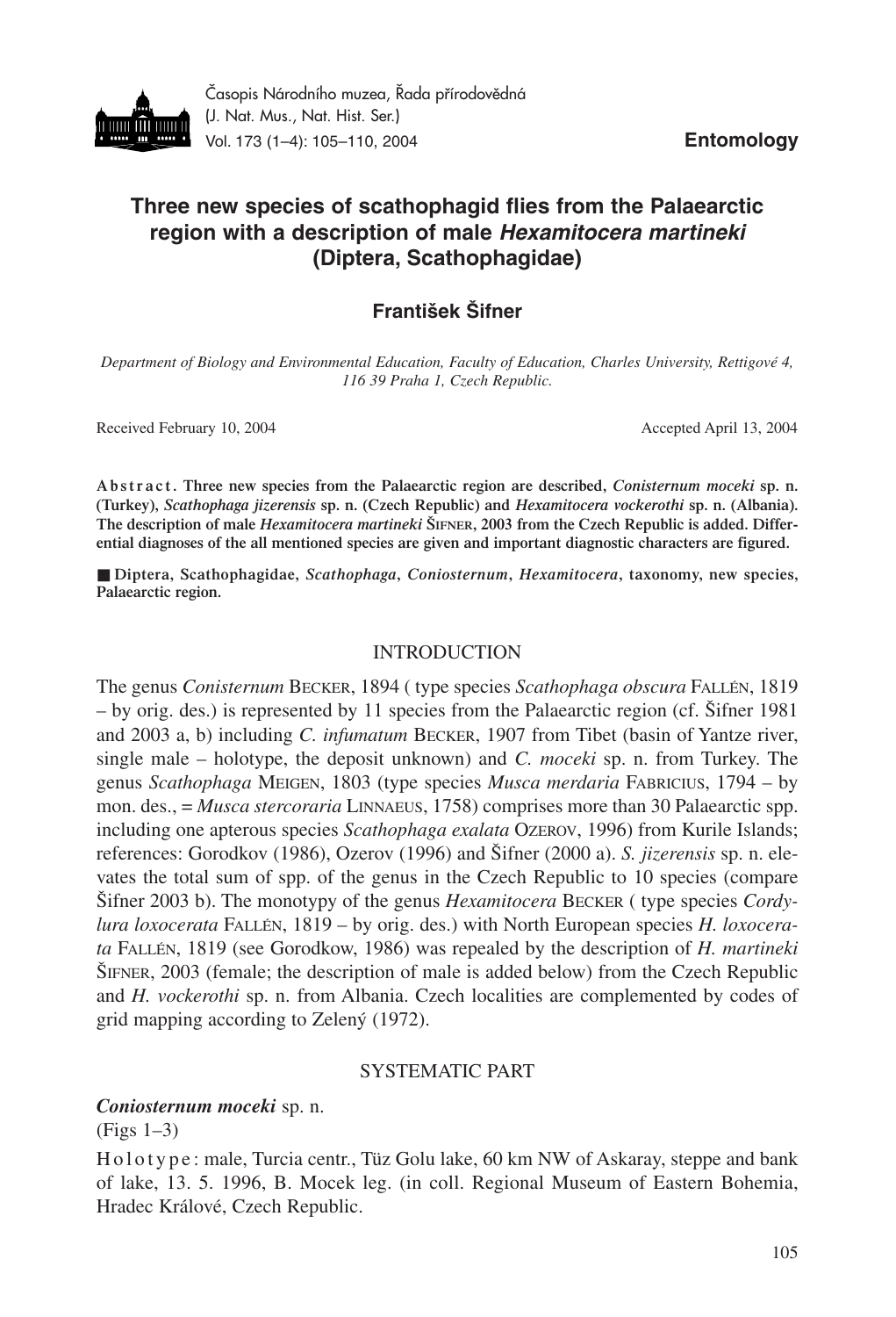

**Figs 1–5.** *Coniosternum moceki* **sp. n., paratypes: (1) 4th and 5th abdominal sternites of male; (2) surstyli and cerci of male; (3) praegonite of male.** *Coniostenum nelsoni* **ŠIFNER (paratype): (4) praegonite of male.** *Coniosternum jezeki* **ŠIFNER (paratype): (5) praegonite of male. Scale 0.5 mm: Figs 1, 2. Scale 0.1 mm: Figs 3, 4, 5.**

P a r a t y p e : male, identical data (in coll. Sifner).

De s c r i p t i o n : Body length 6 mm, dark in primary colour. Head: totally dark and grey dusted including the face, orbits and genae, frontal vitta and only parafacials partly brown, scapus, pedicellus and first flagellomere black, arista bare and thickened only basally, palpi yellowish-brown, lower part of genae and palpi with yellowish hairs, vibrissal callus with one vibrissa together with 5 shorter bristles. Thorax: chaetotaxy standard with two intraalar bristles, acrostichal bristles very rare and in distal part of mesonotum multinumerous, basal and apical scutellar bristles in equal size, discal scutellar bristles likewise distinct but shorter. Wings hyaline, cross-vein r-m only slightly darkened, all femora yellowish-brown apically. Abdomen: male  $-4$ <sup>th</sup> sternite rectangular, back part of  $5$ <sup>th</sup> sternite between both lobes with distinct short bristles, the lobes very long, narrowed and only slightly broadened apically (Fig. 1), cerci fused and narrowed apically, surstyli reaching practically up to the end of cerci and haired interiorly (Fig. 2), preagonite with three bristles, i.e. one apical bristle long, one preapical short and one dorsal very long reaching up to the end of apical bristle (Fig. 3).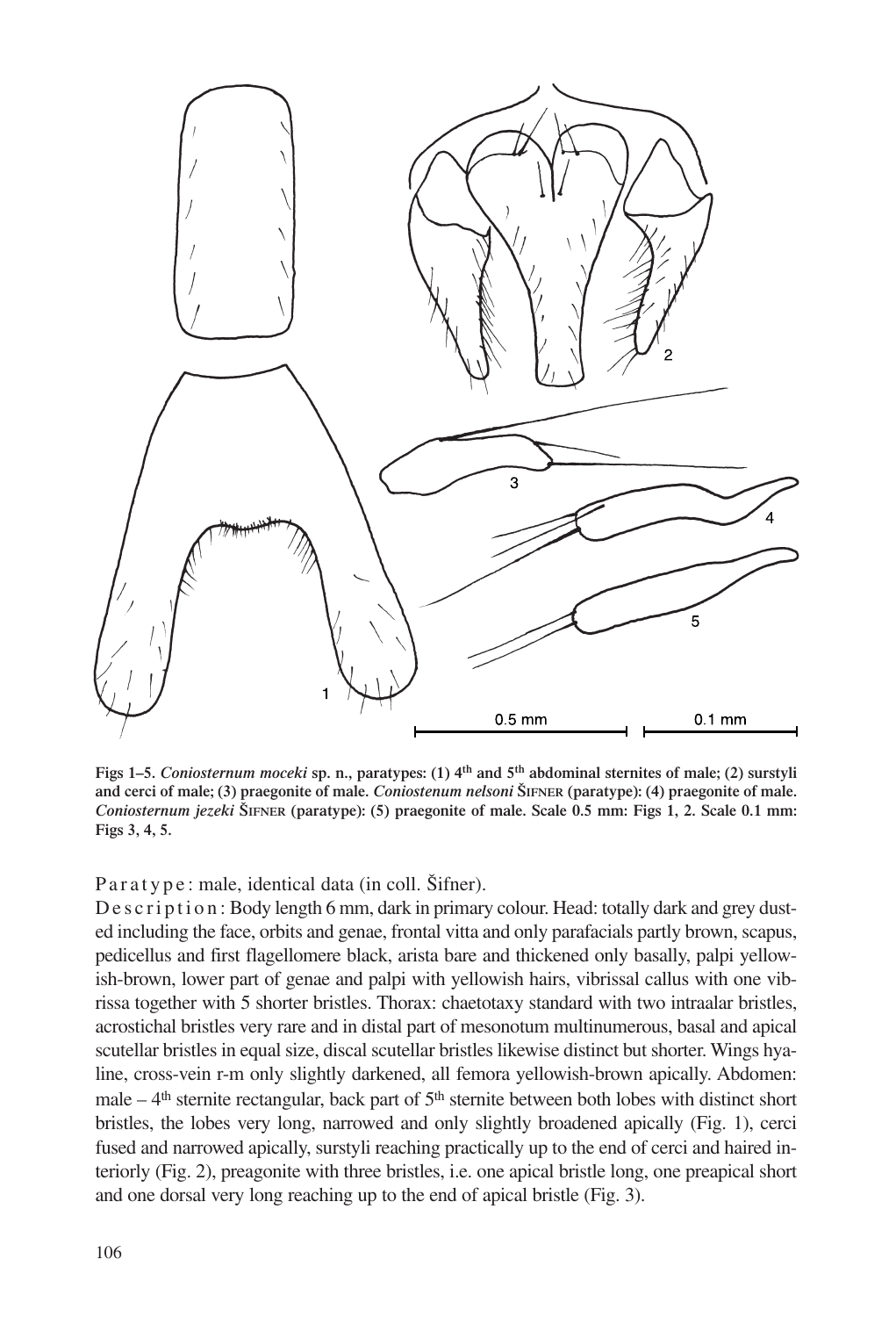

**Figs 6–10.** *Scathophaga jizerensis* **sp. n., paratypes: (6) 4th and 5th abdominal sternites of male; (7) surstyli** and cerci of male; (8) praegonite of male; (9)  $6<sup>th</sup> – 8<sup>th</sup>$  abdominal sternites of female. *Scathophaga suilla* **(FABRICIUS): (10) praegonite of male. Scale 0.5 mm: Figs 6, 7, 9. Scale 0.1 mm: Figs 8, 10.**

Female unknown.

Differential diagnosis: *Coniosternum moceki* sp. n. differs from the related species *C. nelsoni* ŠIFNER, 2003 and *C. jezeki* ŠIFNER, 1981 by the following characters: *C. moceki* sp. n. *– s*urstyli long, praegonite with one apical bristle, one preapical and one very long dorsal bristle (Fig. 3); *C. nelsoni* – surstyli short, praegonit with two apical bristles and one subapical on inner side of the praegonite (Fig. 4); *C. jezeki –* surstyli very short, praegonit with two apical bristles (Fig. 5).

D e rivation ominis: The name of this species is dedicated to my colleague and first colector, Czech entomologist Dr. B. Mocek (Regional Musem of Eastern Bohemia, Hradec Králové, Czech Republic).

# *Scathophaga jizerensis* sp. n.

# (Figs 6–9)

Holotype: male, Czech Republic, Bohemia bor., 5157 Protected Landscape Area Jizerské hory Mts, NNR, Peat bog of Jizera river, 5. 6.–14. 8. 2002, Vonička et Preisler leg. All otype: female, identical data; paratypes: 8 males, 8 females, identical data (all in coll. Šifner).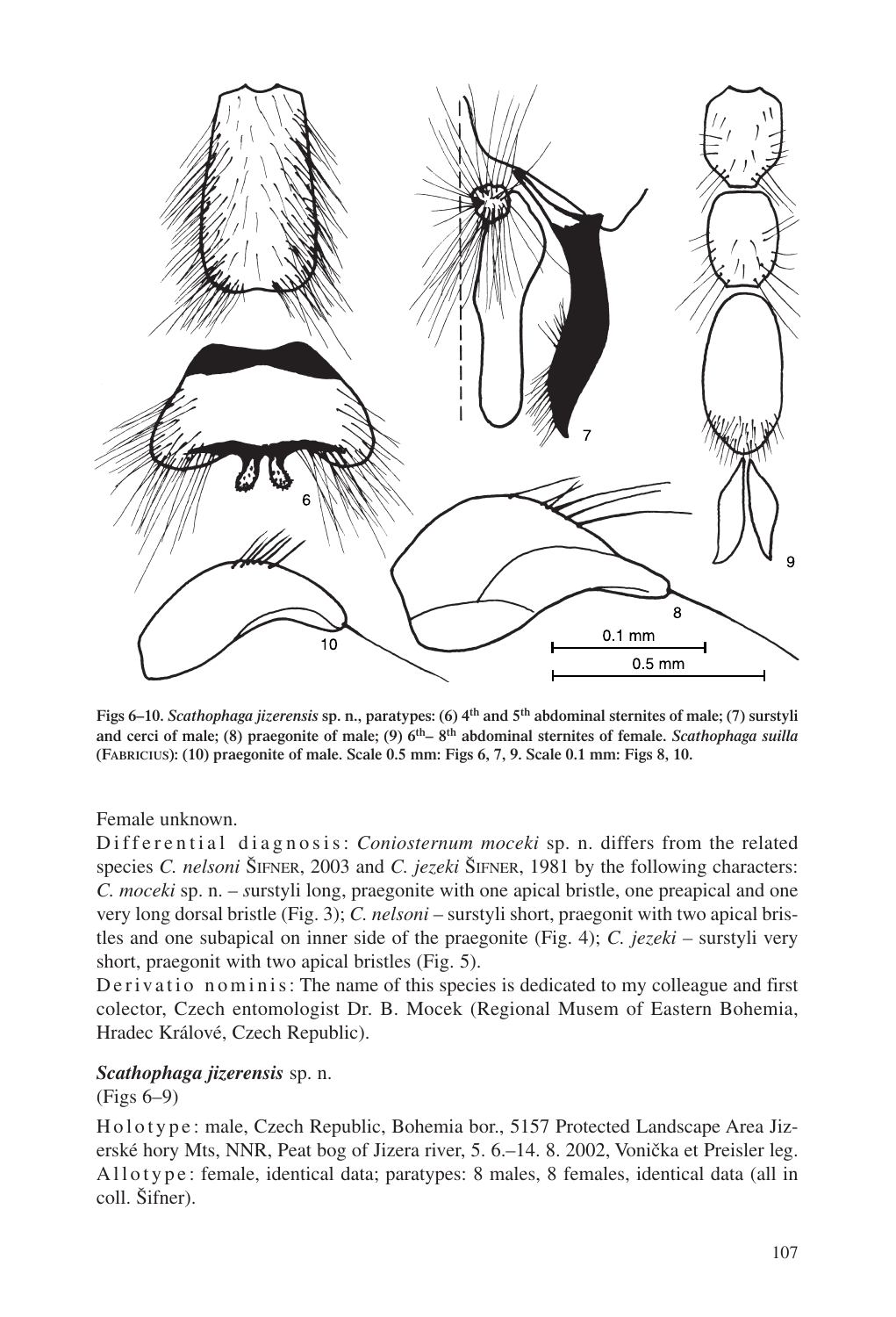

**Figs 11–13.** *Hexamitocera vockerothi* **sp. n., holotype: (11) 4th and 5th abdominal sternite of male; (12) surstyli and cerci of male; (13) praegonite of male. Scale 0.5 mm: Figs 11, 12. Scale 0.1 mm: Fig. 13.**

De s c ription: Body length 5–7 mm, brown to dark-brown and grey dusted in primary colour. Head: orbital bristles 3, frontal bristles 4, frontal vitta brown to dark-brown, orbits in upper half dark-brown. Parafacials, face brown and yellowish dusted, genae darkened. Scapus, pedicellus and first flagellomere brown to dark-brown, in apical half slightly enlarged; arista plumose and black, vibrissal callus with two vibrissae together with 2–3 short bristles, palpi yellow-brown to dark-brown. Thorax: chaetotaxy standard, acrostichal bristles distinct with prescutellars long, all legs brown, all femora without distinct bristles and only covered with short and dense hairs. Wings hyaline, both cross-veins distinctly darkened sometime in a dark oval spot. Abdomen: male  $-4<sup>th</sup>$  sternite more or less rectangular, proximally distinctly concave and slightly enlarged caudally, with long hairs laterally, lobes of  $5<sup>th</sup>$  sternite distinct and narrow with very short bristles (Fig. 6), cerci and surstyli equal in size, upper part of cerci with very long hairs (Fig. 7), praegonite with long apical bristle and dorsally with a set of six bristles from which the fore three are distinctly longer (Fig. 8); female –  $7<sup>th</sup>$  sternite long, oval and distinctly bristled only caudally,  $6<sup>th</sup>$ and 5th sternites with three pairs of distinct bristles latero-caudally (Fig. 9).

Differential diagnosis: Scathophaga jizerensis sp. n. is very similar to *Scathophaga suilla* (FABRICIUS, 1794) and differs in the following characters: *S. jizeren* $sis$  sp. n.  $-4$ <sup>th</sup> abdominal sternite of male rectangular and concave proximally, cerci and surstyli almost equal in size, praegonite with one apical bristle and with a set of bristles dorsally vary in length (Fig. 8),  $7<sup>th</sup>$  abdominal sternite of female oval and bristled caudally. *S. suilla* –  $4<sup>th</sup>$  abdominal sternite of male oval and straight proximally, surstyli longer than cerci, praegonite with one apical bristle and with a set of bristles equal in size (Fig. 10), 7th abdominal sternite of female divided into two separate sclerites.

D e rivation nominis: The name of this species is derived from the name of Jizera river.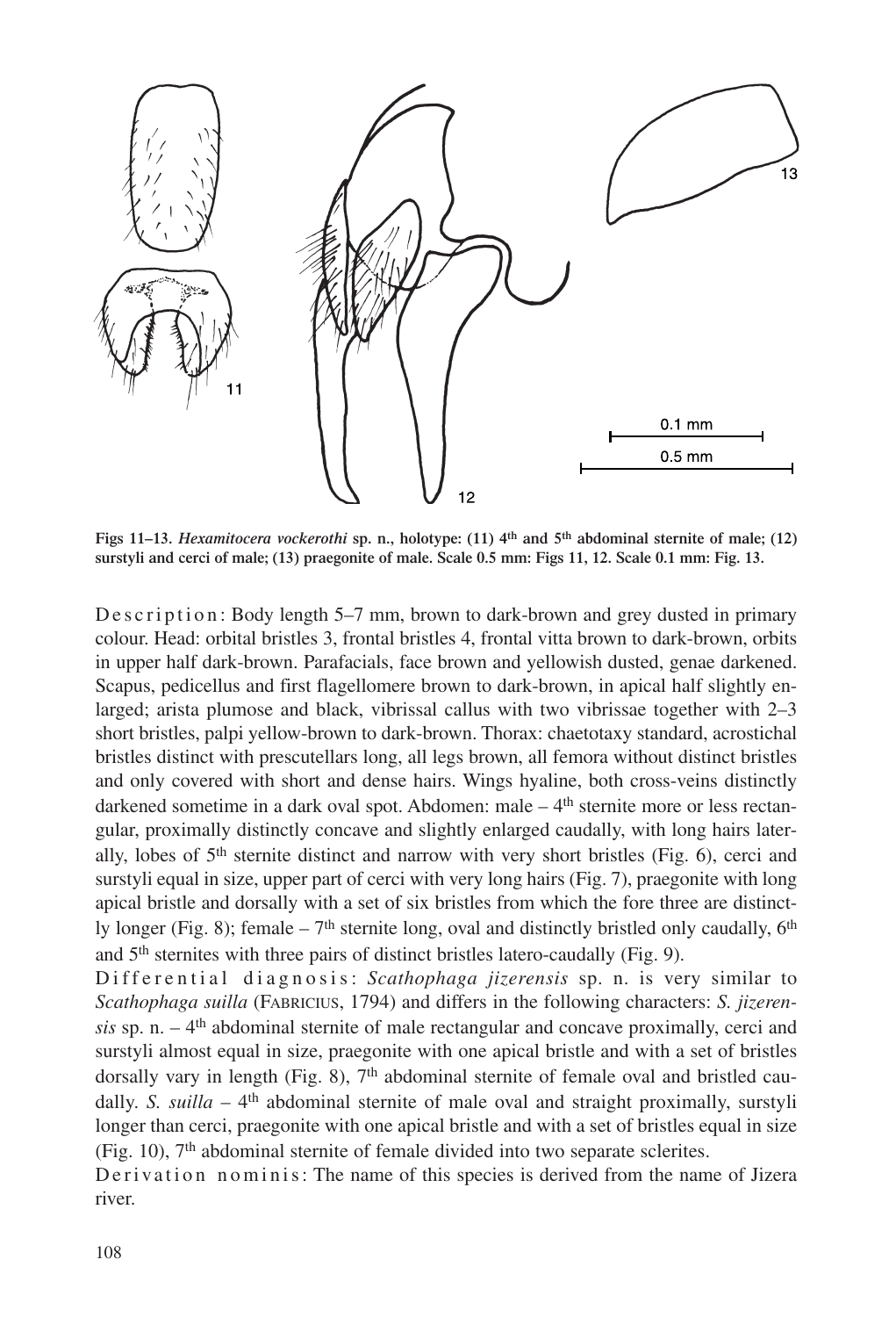

**Figs 14–16.** *Hexamitocera martineki* **ŠIFNER, 2003: (14) 4th and 5th abdominal sternites of male; (15) surstyli and cerci of male; (16) praegonite of male. Scale 0.5 mm: Figs 14, 15. Scale 0.1 mm: Fig. 16.**

## *Hexamitocera vockerothi* sp. n.

(Figs 11–13)

H o l o t y p e : male, Albania borealis, Prokletije Mts, Boge, 1500 m a. s. l., meadow, Fagetum, 17.6. 1994, B. Mocek leg. (in coll. Regional Museum of Eastern Bohemia, Hradec Králové, Czech Republic).

De s c ription: Body lenght 5 mm, black, shiny in primary colour. Head: back part and orbits black shiny, frons very projected, frontal vitta, face and genae yellowish-brown, orbital bristles 3, frontal bristles 4, one weak vibrissa. Genae with one short bristle, scapus dark, pedicellus dark and partly slightly brown, first flagellomere dark, four time longer than wide and reaching to base of vibrissal callus, arista bare and thickened basally, palpi yellow and shorter than proboscis. Thorax: chaetotaxy standard with two humeral and katepisternal bristles (upper bristle is weak), all legs yellow, third femora with black fine bristles in postventral position, all tarsomeres only slightly darkened. Abdomen: male –  $4<sup>th</sup>$  sternite rectangular and bristled laterally, lobes of  $5<sup>th</sup>$  sternite convoluted and medially distinctly bristled (Fig. 11), cerci short with long hairlike bristles, surstyli totally bare, long, narowed apically, slightly curved and pointed (Fig. 12), praegonite large and slightly pointed apically, without bristles (Fig. 13).

Female unknown.

Differential diagnosis: see below.

De rivatio nominis: The name of this species is dedicated to Prof. Dr. J. R. Vockeroth (E. C. O. R. C., Central Exp. Farm, Ottawa, Canada).

## *Hexamitocera martineki* ŠIFNER, 2003

(Figs 14–16)

M a l e: The chaetotaxy identical with female, excluding the upper katepisternal bristle, which is very weak. All tarsomeres yellowish. Abdomen  $-4<sup>th</sup>$  sternite rectangular, lobes of 5th sternite wide, with short distinct bristles medially, both sclerites covered with short